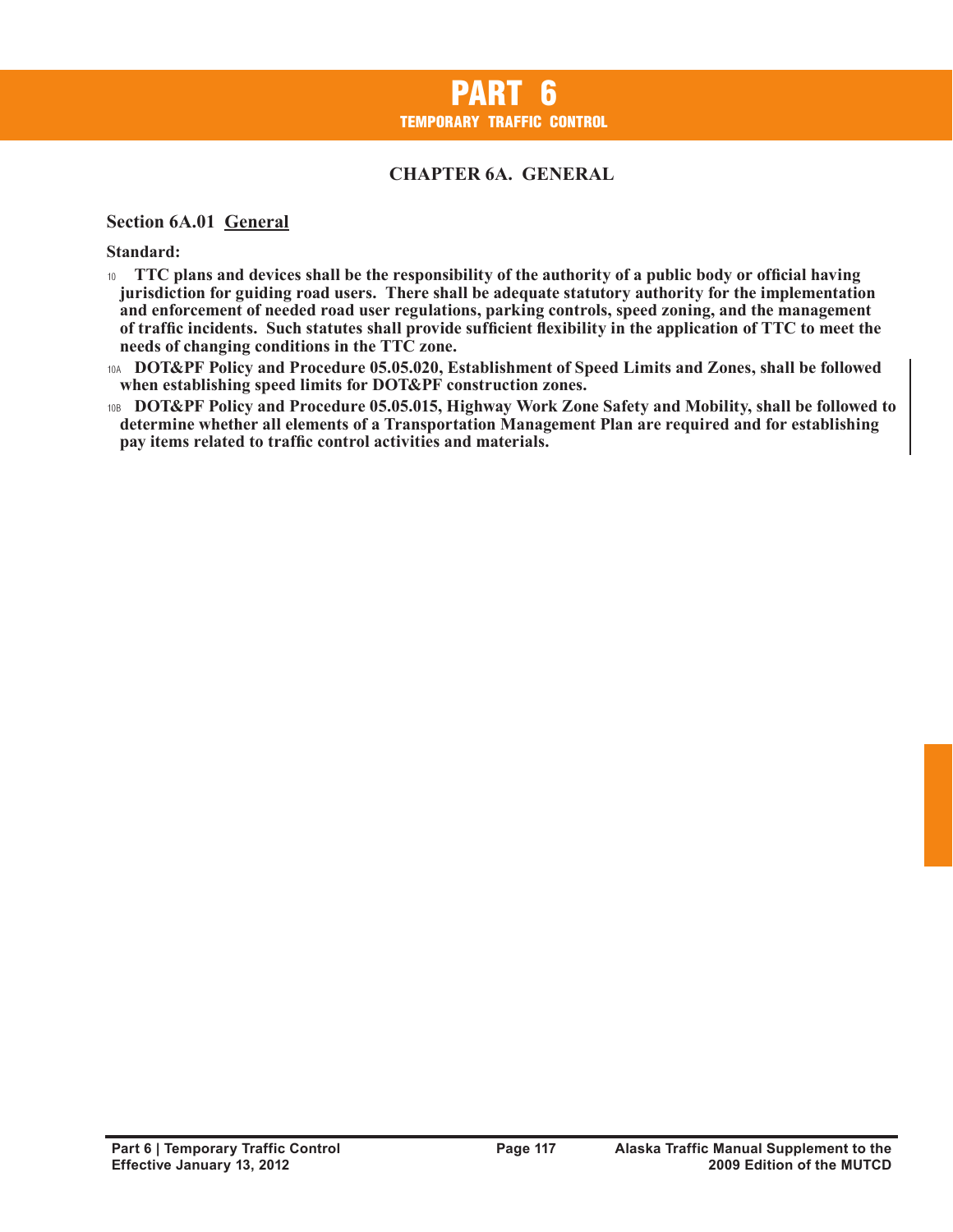# **CHAPTER 6B. FUNDAMENTAL PRINCIPLES**

### **Section 6B.01 Fundamental Principles of Temporary Traffic Control**

[Insert the following at the end of Section 6B.01:]

*Guidance:*

- 09A *Generally, signs should not be posted on construction projects directing motorists to businesses. However, it may be necessary when one of the following conditions exists:*
	- *A. A. When a business that was previously easily visible from the road is completely obscured by road construction activity.*
	- *B. B. When the route to a business that was previously readily evident from the road is obscured by road construction activity.*
- 09B *Temporary business-identifying signs should be removed immediately when conditions A. and B. cease to exist.*
- 09C *Temporary business-identifying signs should be designed so they will not be confused with official construction, warning, directional, or regulatory signs.*
- 09D *Temporary business-identifying signs should not be installed for the purposes of advertising. They are only acceptable as mitigation for construction activities that obscure the business or the route to it.*

### **Standard**

09E **Temporary business-identifying signs shall have black legends and borders on orange retroreflective backgrounds.**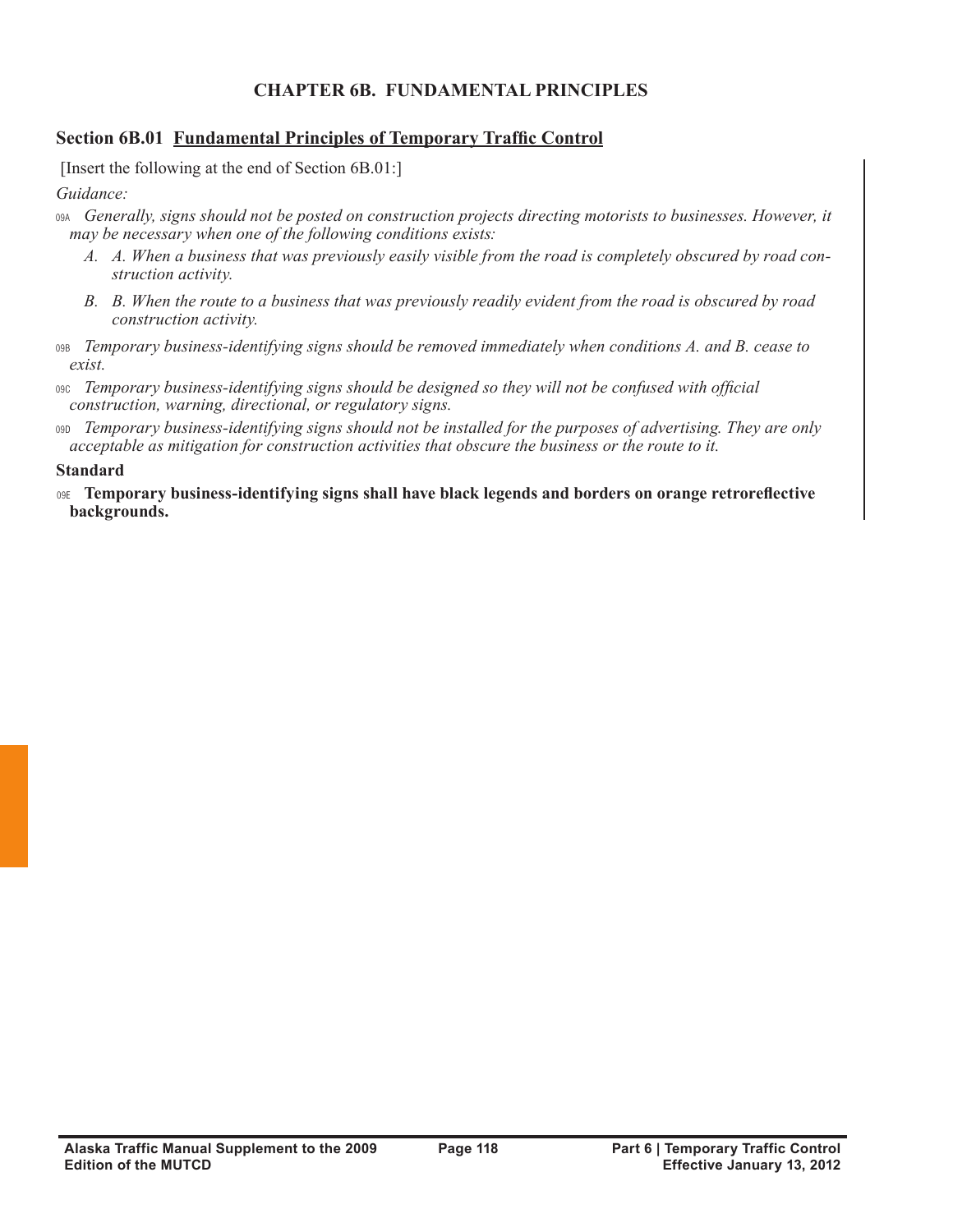# **CHAPTER 6C. TEMPORARY TRAFFIC CONTROL ELEMENTS**

### **Section 6C.01 Temporary Traffic Control Plans**

*Guidance:*

- <sup>09</sup>*This alternate or modified plan should have the approval of the responsible highway agency prior to implementation.*
- <sup>10</sup>*Provisions for effective continuity of transit service should be incorporated into the TTC planning process because often public transit buses cannot efficiently be detoured in the same manner as other vehicles (particularly for short-term maintenance projects). Where applicable, the TTC plan should provide for features such as accessible temporary bus stops, pull-outs, and satisfactory waiting areas for transit patrons, including persons with disabilities, if applicable (see Section 8A.08 for additional light rail transit issues to consider for TTC).*
- <sup>11</sup>*Provisions for effective continuity of railroad service and acceptable access to abutting property owners and businesses should also be incorporated into the TTC planning process.*
- <sup>12</sup>*Reduced speed limits should be used only in the specific portion of the TTC zone where conditions or restrictive features are present. However, frequent changes in the speed limit should be avoided. A TTC plan should be designed so that vehicles can travel through the TTC zone with a speed limit reduction of no more than 10 mph.*
- <sup>13</sup>*A reduction of more than 10 mph in the speed limit should be used only when required by restrictive features in the TTC zone. Where restrictive features justify a speed reduction of more than 10 mph, additional driver notification should be provided. The speed limit should be stepped down in advance of the location requiring the lowest speed, and additional TTC warning devices should be used.*
- <sup>14</sup>*Reduced speed zoning (lowering the regulatory speed limit) should be avoided as much as practical because drivers will reduce their speeds only if they clearly perceive a need to do so.*

#### **Standard:**

#### 14A **If used, reduced speed zoning shall be conducted in accordance with DOT&PF Policy and Procedure 05.05.020, Establishment of Speed Limits and Zones.**

Support:

<sup>15</sup>Research has demonstrated that large reductions in the speed limit, such as a 30 mph reduction, increase speed variance and the potential for crashes. Smaller reductions in the speed limit of up to 10 mph cause smaller changes in speed variance and lessen the potential for increased crashes. A reduction in the regulatory speed limit of only up to 10 mph from the normal speed limit has been shown to be more effective.

[Revise Table 6C-1 of the 2009 MUTCD as shown in this ATMS.]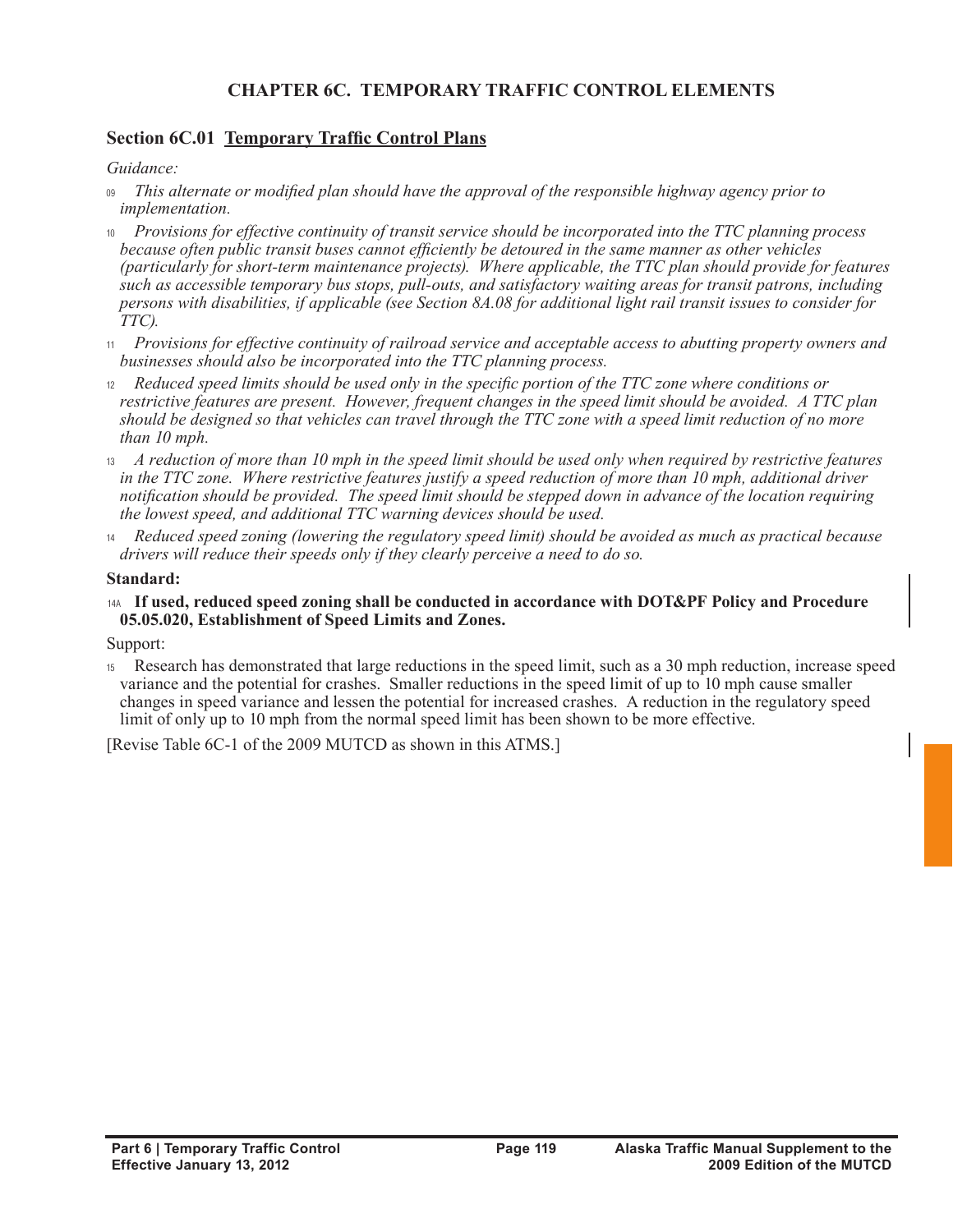# **Table 6C-1. Recommended Advance Warning Sign Minimum Spacing**

|                         | <b>Distance Between Signs**</b> |            |            |  |
|-------------------------|---------------------------------|------------|------------|--|
| Road Type               | A                               | в          | С          |  |
| Urban (low speed)*      | 100 feet                        | 100 feet   | 100 feet   |  |
| Urban (high speed)*     | 350 feet                        | 350 feet   | 350 feet   |  |
| Rural                   | 500 feet                        | 500 feet   | 500 feet   |  |
| Expressway / Freeway*** | 1,000 feet                      | 1,500 feet | 2,640 feet |  |

Speed category to be determined by the highway agency In this table, low speed is defined as a posted speed of 40 mph or less, and high speed is defined as a posted speed of 45 mph or greater.

\*\* The column headings A, B, and C are the dimensions shown in Figures 6H-1 through 6H-46. The A dimension is the distance from the transition or point of restriction to the first sign. The B dimension is the distance between the first and second signs. The C dimension is the distance between the second and third signs. (The "first sign" is the sign in a threesign series that is closest to the TTC zone. The "third sign" is the sign that is furthest upstream from the TTC zone.)

\*\*\* For facilities classified as expressways in urban areas, apply the Urban – High Speed spacing criteria.

\*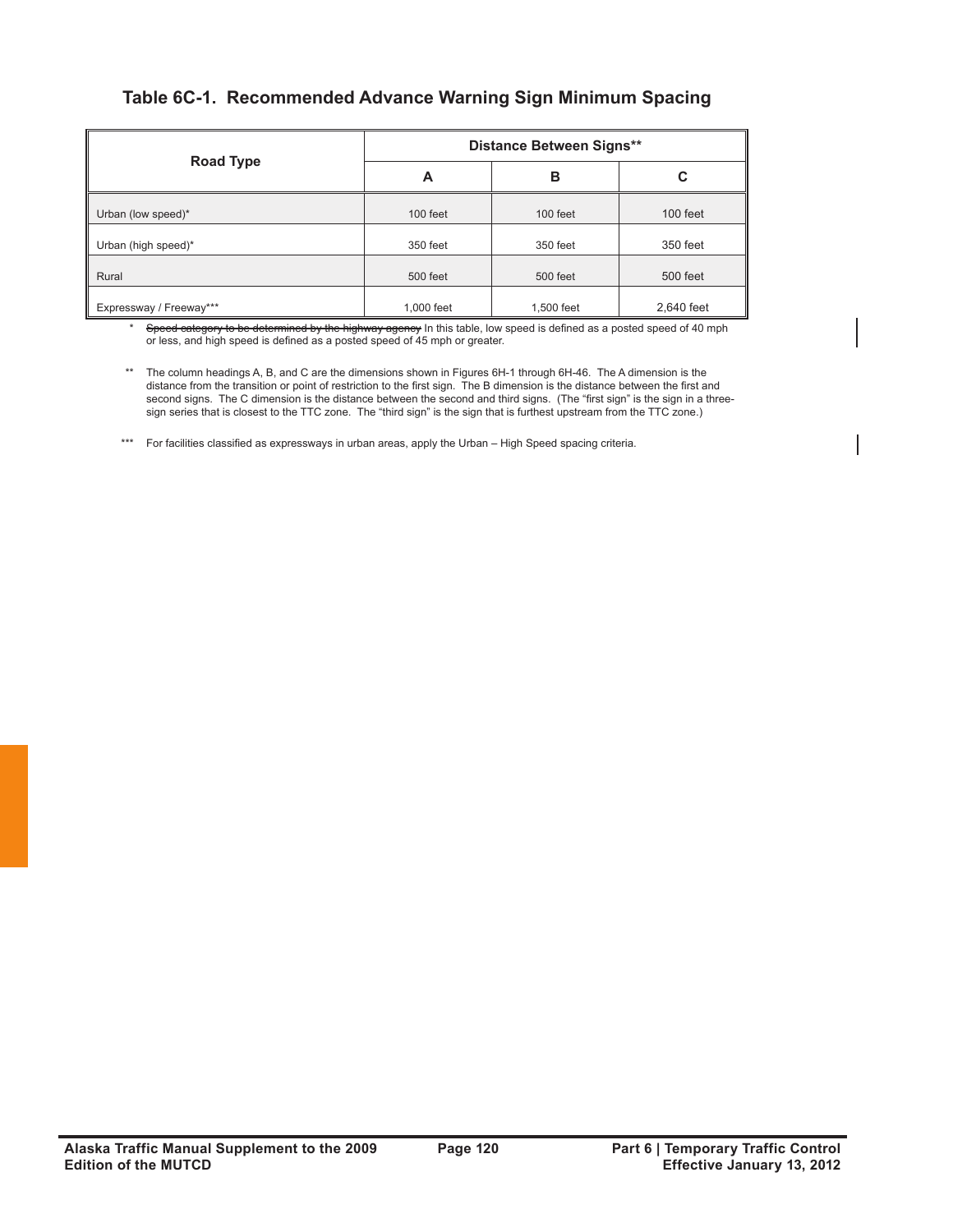# **CHAPTER 6E. FLAGGER CONTROL**

### **Section 6E.03 Hand-Signaling Devices**

**Standard:**

- <sup>02</sup>**The STOP/SLOW paddle shall have an octagonal shape on a rigid handle. STOP/SLOW paddles shall be at least 18 inches wide with letters at least 6 inches high. STOP/SLOW paddles (W23-100) shall be at least 18 inches wide with letters 6 inches high for local roads with speed limits less than or equal to 25 mph and shall be 24 inches wide with letters 8 inch high for all other roads. The STOP (R1-1) face shall have white letters and a white border on a red background. The SLOW (W20-8) face shall have black letters and a black border on an orange background. When used at night, the STOP/SLOW paddle shall be retroreflectorized.**
- <sup>03</sup>**The STOP/SLOW paddle shall be fabricated from light semi-rigid material.**

*Guidance:*

04 *The STOP/SLOW paddle should be fabricated from light semi-rigid material.*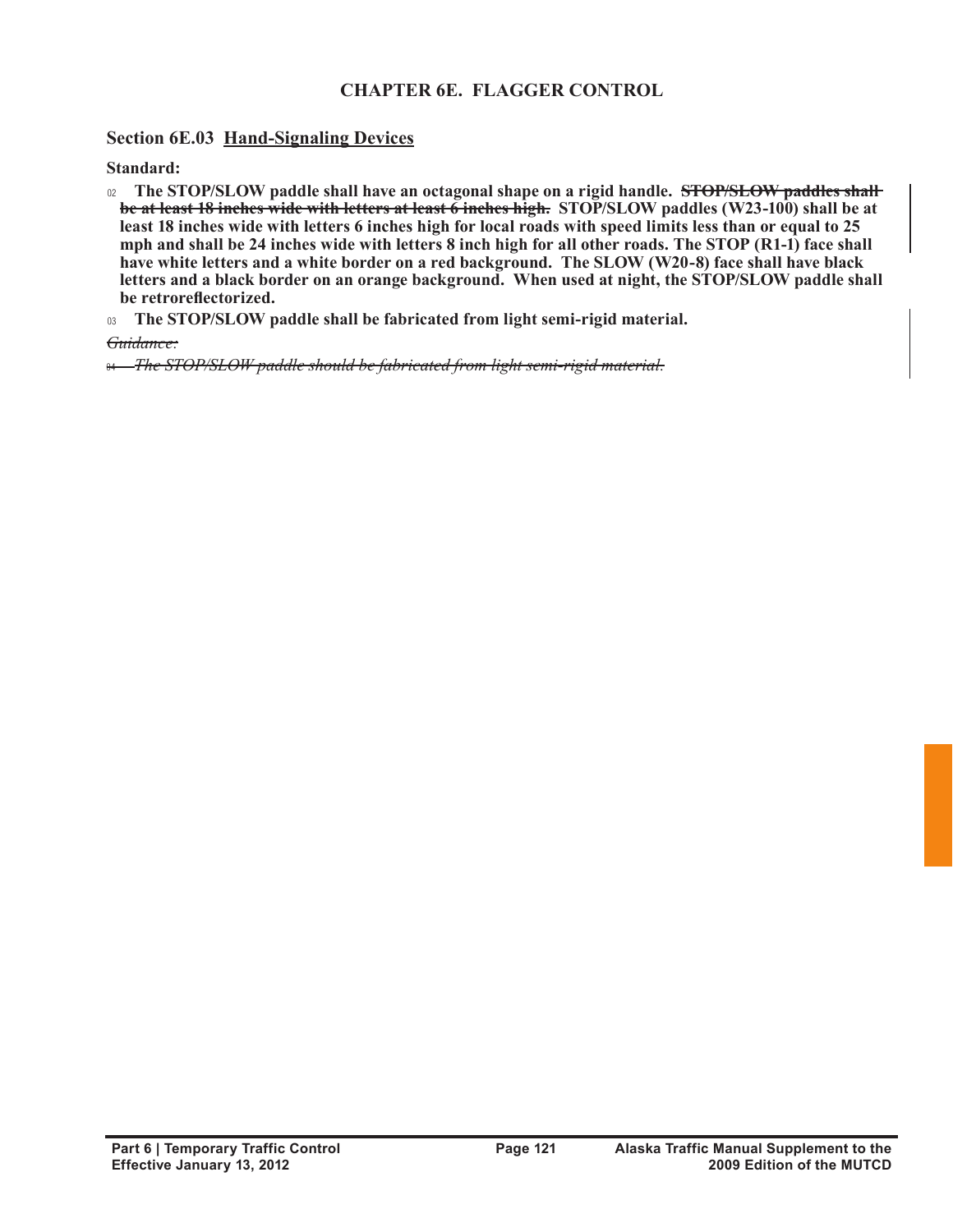# **CHAPTER 6F. TEMPORARY TRAFFIC CONTROL ZONE DEVICES**

[Revise Table 6F-1 of the 2009 MUTCD as shown in this ATMS. The remainder of Table 6F-1 remains as shown in the 2009 MUTCD.]

# **Table 6F-1. Temporary Traffic Control Zone Sign and Plaque Sizes (Sheet 1 of 3)**

| <b>Sign or Plaque</b>         | Sign<br><b>Designation</b> | <b>Section</b> | <b>Conventional</b><br>Road | <b>Freeway or</b><br><b>Expressway</b> | <b>Minimum</b> |
|-------------------------------|----------------------------|----------------|-----------------------------|----------------------------------------|----------------|
| $\cdots$                      |                            |                |                             |                                        |                |
| Stop (on Stop/Slow<br>Paddle) | $R1-1$                     | 6E.03          | 48x18 24x24                 |                                        | 18x18          |
| $\cdots$                      |                            |                |                             |                                        |                |
| Slow (on Stop/Slow<br>Paddle) | W20-8                      | 6E.03          | 48x18 24x24                 |                                        | 18x18          |

### **Section 6F.03 Sign Placement**

**Standard:**

<sup>04</sup>**The minimum height, measured vertically from the bottom of the sign to the elevation of the near edge of the pavement, of signs installed at the side of the road in rural areas shall be 5 feet (see Figure 6F-1).**

04A **Post-mounted signs installed at the side of the road in rural areas shall be mounted at a height of at least 7 feet, measured from the bottom of the sign to the near edge of the pavement (see revised Figure 6F-1).**

<sup>05</sup>**The minimum height, measured vertically from the bottom of the sign to the top of the curb, or in the absence of curb, measured vertically from the bottom of the sign to the elevation of the near edge of the traveled way, of signs installed at the side of the road in business, commercial, or residential areas where parking or pedestrian movements are likely to occur, or where the view of the sign might be obstructed, shall be 7 feet (see Figure 6F-1).**

<sup>06</sup>**The minimum height, measured vertically from the bottom of the sign to the sidewalk, of signs installed above sidewalks shall be 7 feet.**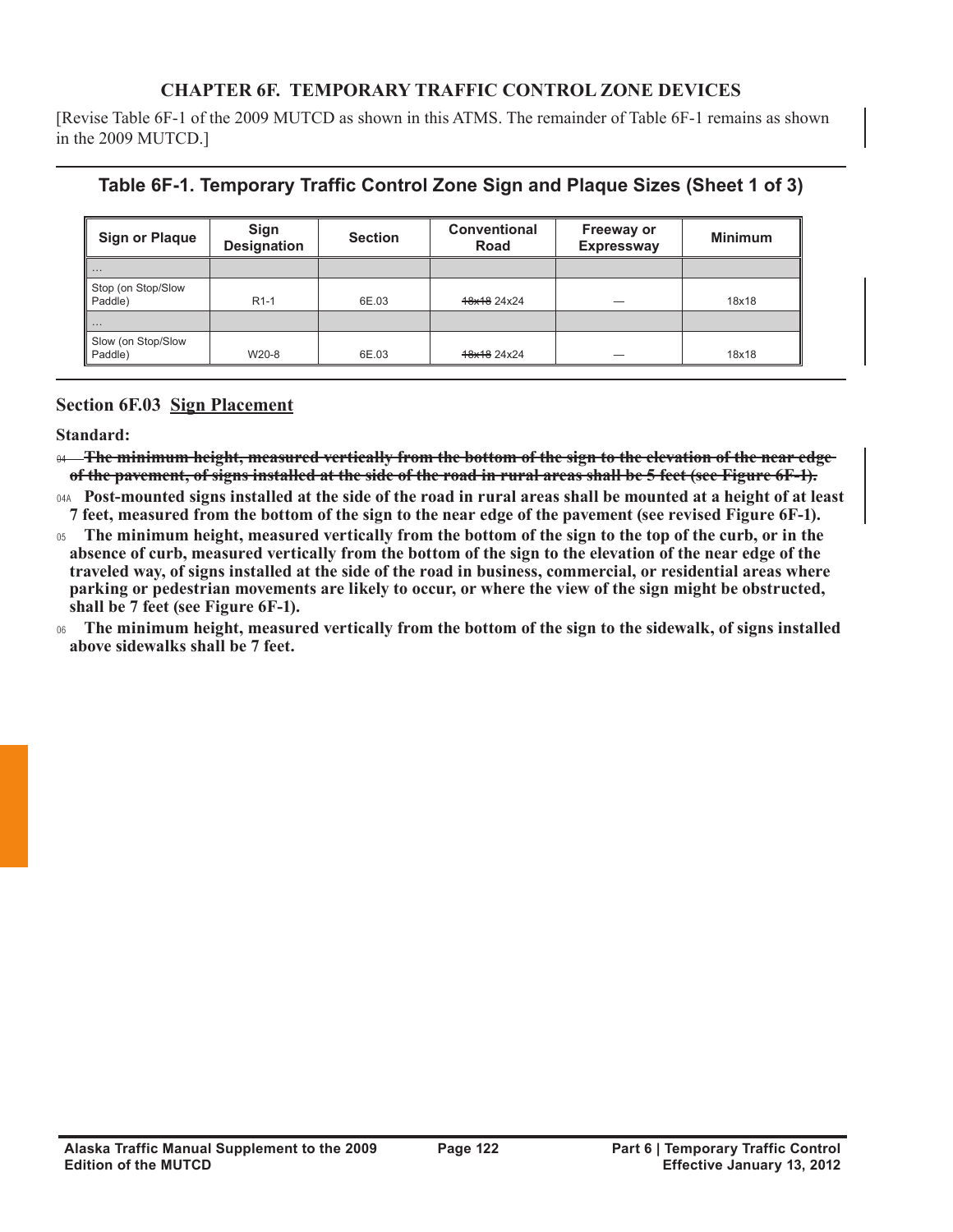

**Figure 6F-1. Height and Lateral Location of Signs—Typical Installations** 

### **Section 6F.12 Work Zone and Higher Fines Signs and Plaques**

Option:

 $\theta$   $\rightarrow$  A WORK ZONE (G20-5aP) plaque (see Figure 6F-3) may be mounted above a Speed Limit sign to emphasize that a reduced speed limit is in effect within a TTC zone. An END WORK ZONE SPEED LIMIT (R2-1*2) sign (see Figure 6F-3) may be installed at the downstream end of the reduced speed limit zone.*

*Guidance:*

<sup>02</sup>*A BEGIN HIGHER FINES ZONE (R2-10) sign (see Figure 6F-3) should be installed at the upstream end of a work zone where increased fines are imposed for traffic violations, and an END HIGHER FINES ZONE (R2-11) sign (see Figure 6F-3) should be installed at the downstream end of the work zone.*

Option:

<sup>03</sup> Alternate legends such as BEGIN (or END) DOUBLE FINES ZONE may also be used for the R2-10 and R2-11 signs.

- <sup>04</sup> A FINES HIGHER, FINES DOUBLE, or \$XX FINE plaque (see Section 2B.17 and Figure 6F-3) may be mounted below the Speed Limit sign if increased fines are imposed for traffic violations within the TTC zone.
- <sup>65</sup> Individual signs and plaques for work zone speed limits and higher fines may be combined into a single signor may be displayed as an assembly of signs and plaques.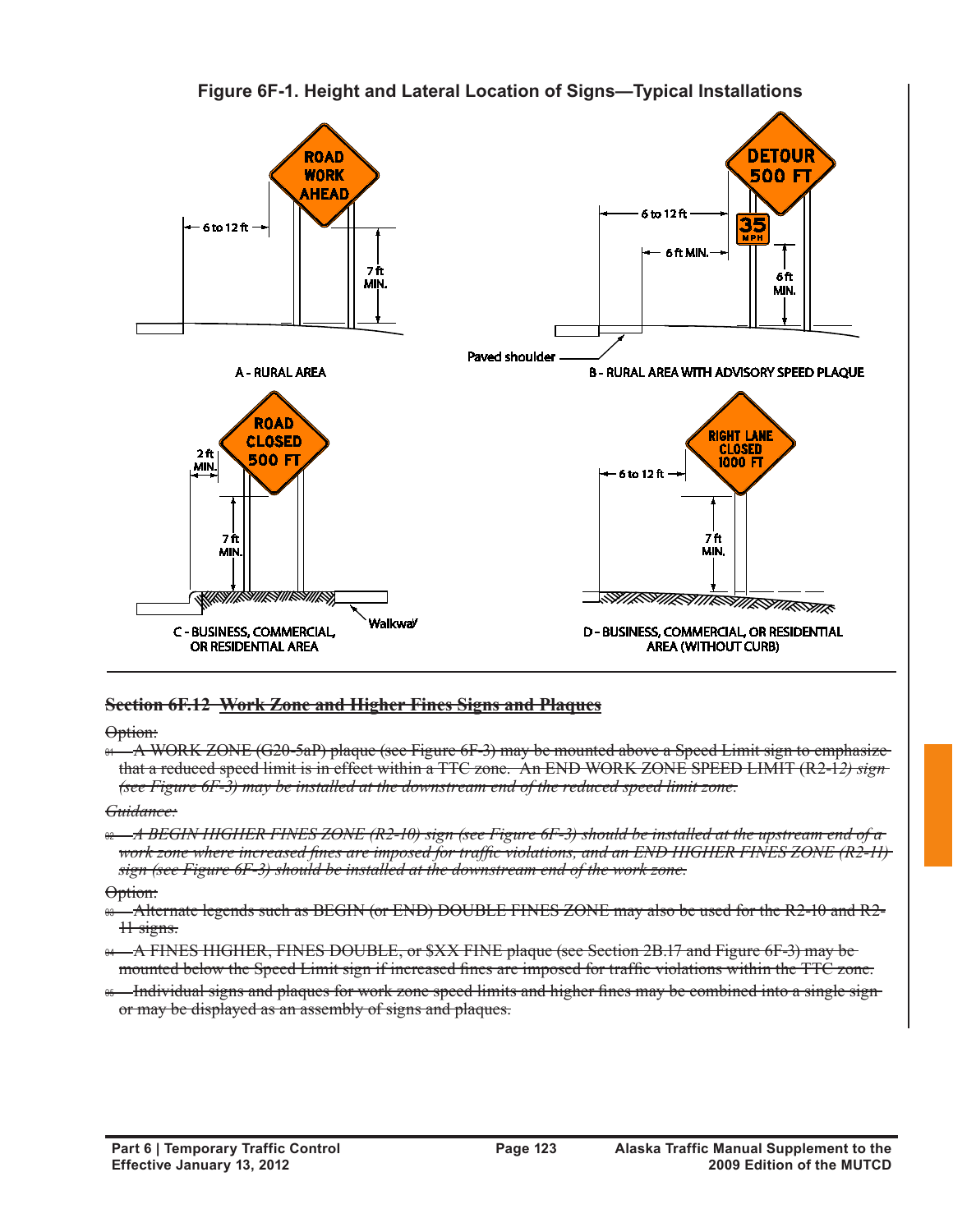# **Section 6F.12 Double Fine in Work Zone Signs (R16-100, R16-101, R16-102, R2-100, W20-102)**

### Support:

01A The WORK ZONE, BEGIN DOUBLE TRAFFIC FINES (R16-100) and END DOUBLE TRAFFIC FINES (R16-101) signs legally establish the beginning and end of double fine zones. See 13 AAC 40.010 and 17 AAC 99.010. See Section 2B.17.

### **Standard:**

02A **On DOT&PF construction projects, the DOT&PF regional traffic and safety engineer or the traffic control coordinator shall identify projects to receive double fine signs. On DOT&PF maintenance projects, the regional maintenance and operations chief shall make that decision. All decisions shall be made in accordance with the information given in this section.** 

### *Guidance:*

03A *Double fine signs should be posted in designated double fine zones in all road construction, repair, maintenance, or utility work areas except for the following:*

- *A. Mobile operations, such as striping, grading, brush cutting, etc.*
- *B. Work on low-volume, low-speed roads*
- *C. Pilot car operations that extend the entire length of a project*
- *D. Work that will last less than 48 hours*

Option:

04A Double fine signs may be omitted when work zones are shorter than one mile.

### **Standard:**

- 05A **Within the previously-described road work areas, roadway segments where one or more of the following conditions exist are designated double fine zones:**
	- **A. Active work areas: Areas where road workers and/or machinery are presently working on or adjacent to a road.**
	- **B. Detours on new temporary roads built for that purpose; this does not include detours on existing streets.**
	- **C. Sections of paved roads where pavement has been removed.**
	- **D. Roads where unmatched asphalt lifts result in a vertical lip between lanes.**
- 06A **Double fine signs shall be used only in designated double fine zones. They shall be removed or covered when work ceases for more than two days and conditions B through D of this Standard subsection do not exist.**
- 07A **Double fine signs shall be confined to areas where the above conditions exist, with the following exceptions:**

Option:

- 08A A. If the project is 2 miles or shorter in length, the entire project may be posted for double fines when the above conditions exist on any part of the project.
	- B. When the above conditions exist at multiple locations separated by less than 2 miles, the locations and intervening segments may be posted as a single double fine zone.

Support:

"Work Zone Speed Limit Signs," as used here, refer either to WORK ZONE SPEED LIMIT XX DOUBLE FINES (R2-100) signs or standard SPEED LIMIT (R2-1) signs with DOUBLE FINES (W20102) plaques mounted below them.

### **Standard:**

- 10A **The speed limit shown on Work Zone Speed Limit signs may be either the existing limit before work began or, if a work zone speed order has been approved in accordance with DOT&PF Procedure 05.05.020, a reduced limit.**
- 11A **Work Zone Speed Limit signs shall be posted at the beginning of every double fine zone, regardless of whether the speed limit has been reduced from the preconstruction limit.**
- The END DOUBLE FINES (R16-101) sign shall be posted at the end of every double fine zone.
- 13A **The speed limit for the road beyond the construction zone shall be posted at the end of every double fine zone.**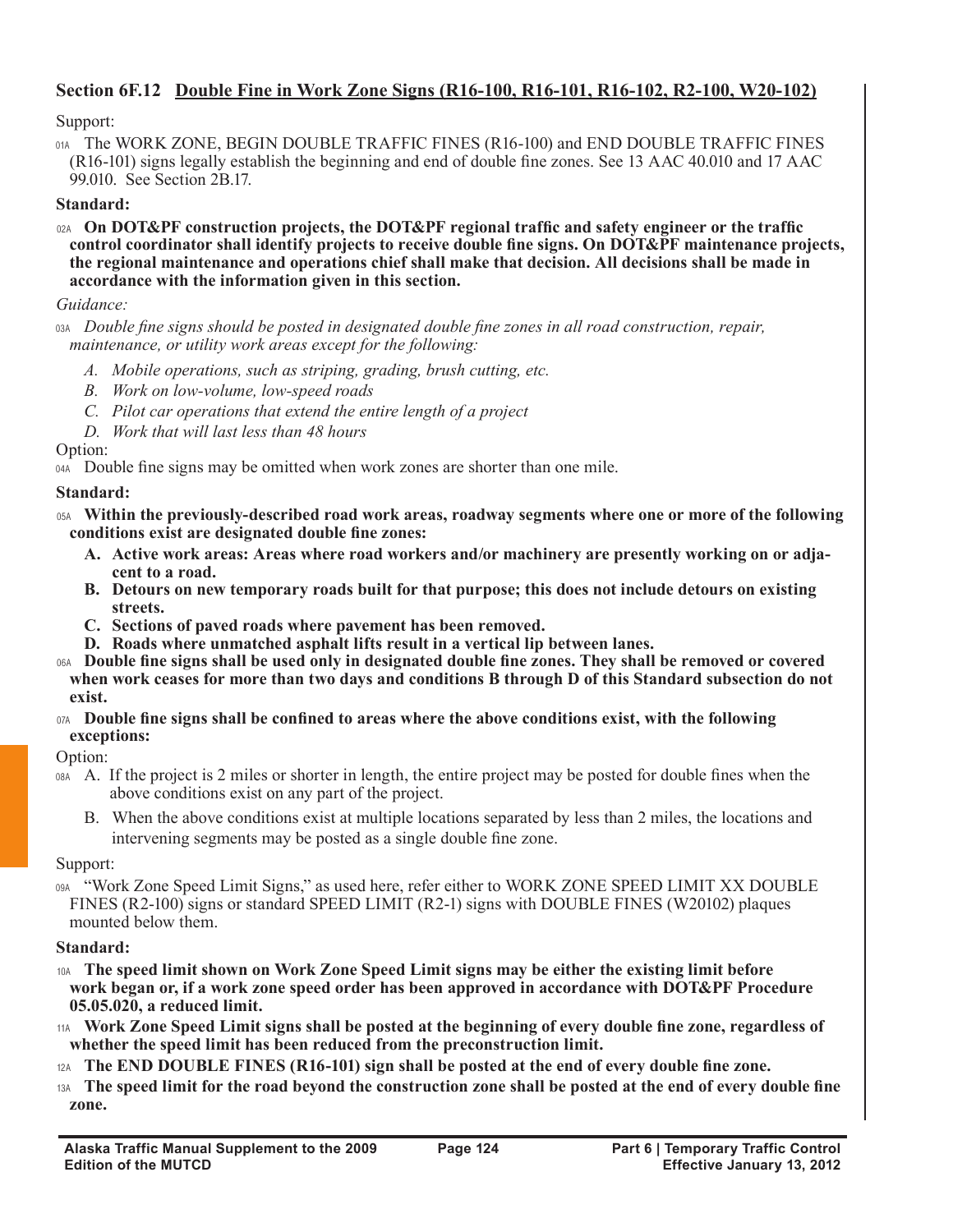- 14A **All existing regulatory speed limit signs within the double fines zone shall either be replaced with Work Zone Speed Limit (R2-100) signs or supplemented with W20-102 plaques.**
- 15A **When a double fine zone is longer than 2 miles, Work Zone Speed Limit signs shall be posted at spacings not greater than 2 miles within the double fines zone.**
- 16A **Signs shall be installed at major intersections within the double fine zones, using one of the following methods to warn entering drivers of double fines:**
	- **A. Install work zone speed limit signs on the main street on either side of the intersection.**
	- **B. Install Work Zone Begin Double Traffic Fines (R16-100) signs with W1-7 Arrow Panels mounted below them on the side street(s). The use of this signing eliminates the need for Road Work Ahead (W20-100) signs.**

Option:

17A DOUBLE FINES WHERE POSTED (R16-102) signs may be posted at Alaska border entry points or at other locations where it is important to notify drivers of Alaska's double fines law.

#### Support:

18A The use of the double fines zone signs is not intended to be a reason for diminishing the number of warning signs that would normally be required in the work zone.

19A Overuse of the double fine signs will diminish respect for, and effectiveness of, the signs. It will also result in needlessly increased fines for traffic citations.

### **Section 6F.16 Warning Sign Function, Design, and Application**

### Support:

<sup>01</sup>TTC zone warning signs (see Figure 6F-4) notify road users of specific situations or conditions on or adjacent to a roadway that might not otherwise be apparent.

### **Standard:**

<sup>02</sup>**TTC warning signs shall comply with the Standards for warning signs presented in Part 2 and in FHWA's "Standard Highway Signs and Markings" book (see Section 1A.11). Except as provided in Paragraph 3, TTC warning signs shall be diamond-shaped with a black legend and border on an orange background, except for the W10-1 sign which shall have a black legend and border on a yellow background, and except for signs that are required or recommended in Parts 2 or 7 to have fluorescent yellow-green backgrounds.**

Option:

- <sup>03</sup> Warning signs used for TTC incident management situations may have a black legend and border on a fluorescent pink background.
- 04 Mounting or space considerations may justify a change from the standard diamond shape.
- <sup>05</sup>In emergencies, available warning signs having yellow backgrounds may be used in TTC construction-related situations if signs with orange or fluorescent pink backgrounds are not at hand.
- 05A All warning signs may be used in construction and maintenance operations if the background color is orange, in accordance with Section 6F.02.

### *Guidance:*

- <sup>06</sup>*Where roadway or road user conditions require greater emphasis, larger than standard size warning signs should be used, with the symbol or legend enlarged approximately in proportion to the outside dimensions.*
- <sup>07</sup>*Where any part of the roadway is obstructed or closed by work activities or incidents, advance warning signs should be installed to alert road users well in advance of these obstructions or restrictions.*
- <sup>08</sup>*Where road users include pedestrians, the provision of supplemental audible information or detectable barriers or barricades should be considered for people with visual disabilities.*
- 08A *Unless otherwise noted, TTC signs should be located in advance of the condition of concern by the distance given in Section 2C.05, Table 2C-4 of the MUTCD.*

Support:

<sup>09</sup>Detectable barriers or barricades communicate very clearly to pedestrians who have visual disabilities that they can no longer proceed in the direction that they are traveling.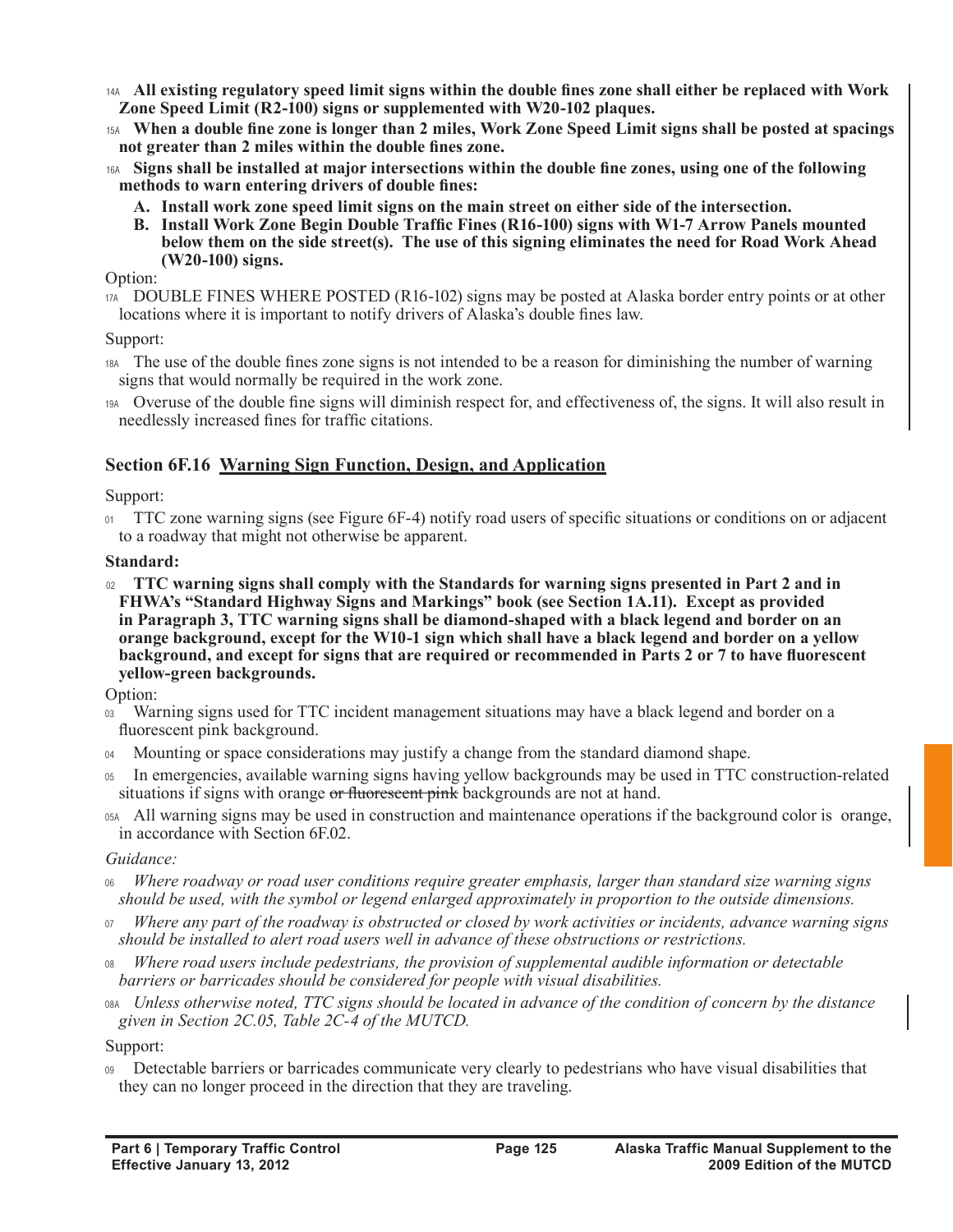Option:

- Advance warning signs may be used singly or in combination.
- <sup>11</sup>Where distances are not displayed on warning signs as part of the message, a supplemental plaque with the distance legend may be mounted immediately below the sign on the same support.

### **Section 6F.30 NEW TRAFFIC PATTERN AHEAD Sign (W23-2)**

#### Option:

 $\theta$ <sup>4</sup> A NEW TRAFFIC PATTERN AHEAD (W23-2) sign (see Figure 6F-4) may be used on the approach to an intersection or along a section of roadway to provide advance warning of a change in traffic patterns, such as revised lane usage, roadway geometry, or signal phasing.

### *Guidance:*

<sup>02</sup>*To retain its effectiveness, the W23-2 sign should be displayed for up to 2 weeks, and then it should be covered or removed until it is needed again.*

# **Section 6F.30 NEW TRAFFIC PATTERN (W3-100)**

*Guidance:*

01A *The NEW TRAFFIC PATTERN (W3-100) sign should be used to notify motorists of signal phasing modifications, traffic re-routing, etc.*

# **Section 6F.31 Flagger Signs (W20-7, W20-7a)**

### *Guidance:*

<sup>01</sup>*The Flagger (W20-7) symbol sign (see Figure 6F-4) should be used in advance of any point where a flagger is stationed to control road users.*

Option:

- A distance legend may be displayed on a supplemental plaque below the Flagger sign. The sign may be used with appropriate legends or in conjunction with other warning signs, such as the BE PREPARED TO STOP (W3-4) sign (see Figure 6F-4).
- $\alpha$ <sup>3</sup> The FLAGGER (W20-7a) word message sign with distance legends may be substituted for the Flagger (W20-7) symbol sign.

### **Standard:**

03A **The Flagger sign shall be removed, covered, or turned away from road users when the flagging operations are not occurring.**

# **Section 6F.45 UNEVEN LANES Sign (W8-11)**

*Guidance:*

<sup>01</sup>*The UNEVEN LANES (W8-11) sign (see Figure 6F-4) should be used during operations that create a greater than 1 inch difference in elevation on a vertical or near-vertical edge between adjacent lanes that are open to travel.*

# **Section 6F.52 Advisory Speed Plaque (W13-1P)**

**Standard:**

- <sup>02</sup>**The Advisory Speed plaque shall not be used in conjunction with any sign other than a warning sign, nor shall it be used alone. When used with orange TTC zone signs, this plaque shall have a black legend and border on an orange background. The sign shall be at least 24 x 24 inches in size when used with a sign that is 36 x 36 inches or larger. Except in emergencies, an Advisory Speed plaque shall not be mounted until the recommended speed is determined by the highway agency.**
- 02A **Advisory speeds shall be determined using Section 2C.08.**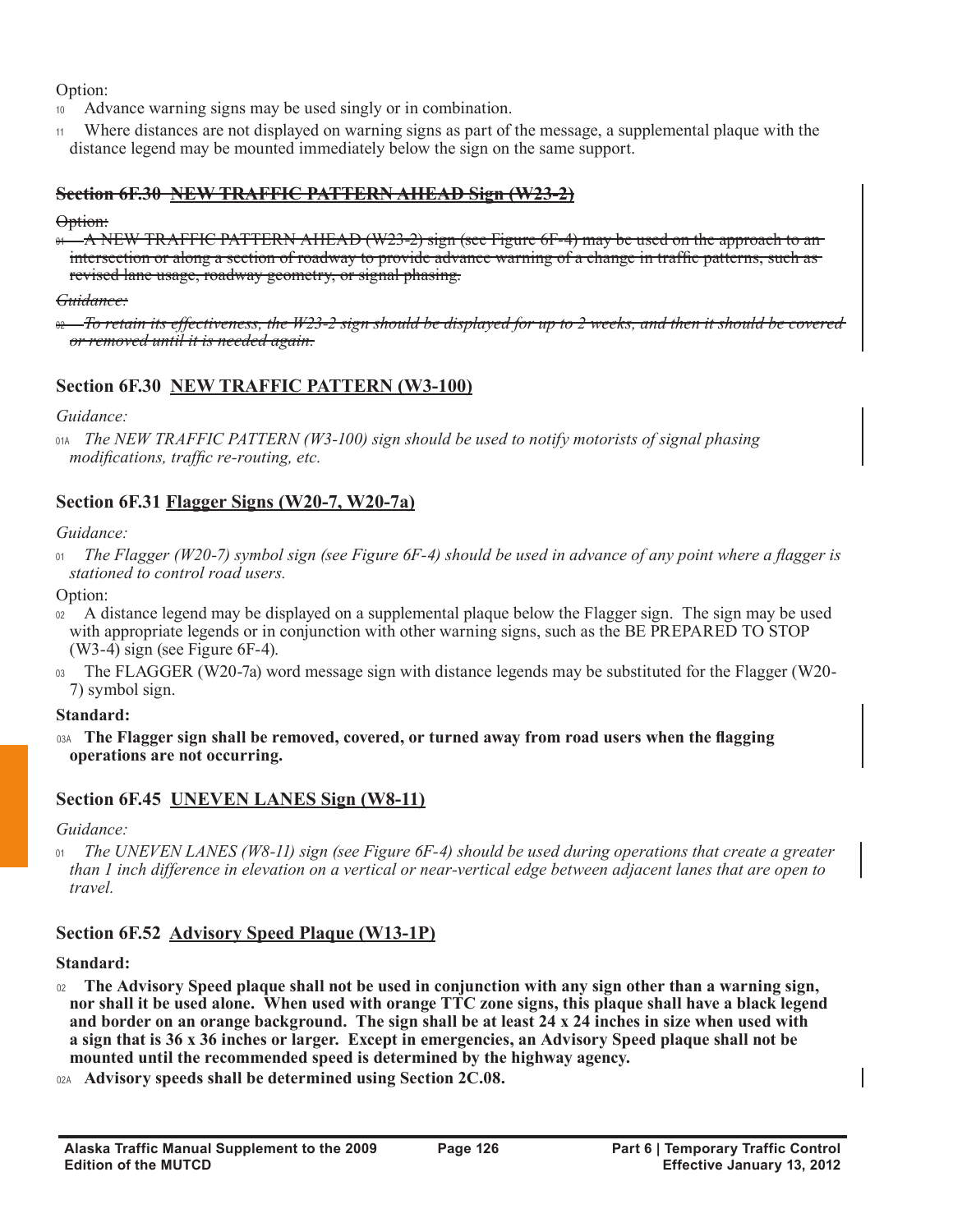# **Section 6F.56 ROAD WORK NEXT XX MILES Sign (G20-1)**

*Guidance:*

- <sup>01</sup>*The ROAD WORK NEXT XX MILES (G20-1) sign (see Figure 6F-4) should be installed in advance of TTC zones that are more than 2 miles in length.*
- 01A *The total length of the work zone should be based on a single, continuous work zone and should not consist of a sequence of discontinuous shorter work zones.*